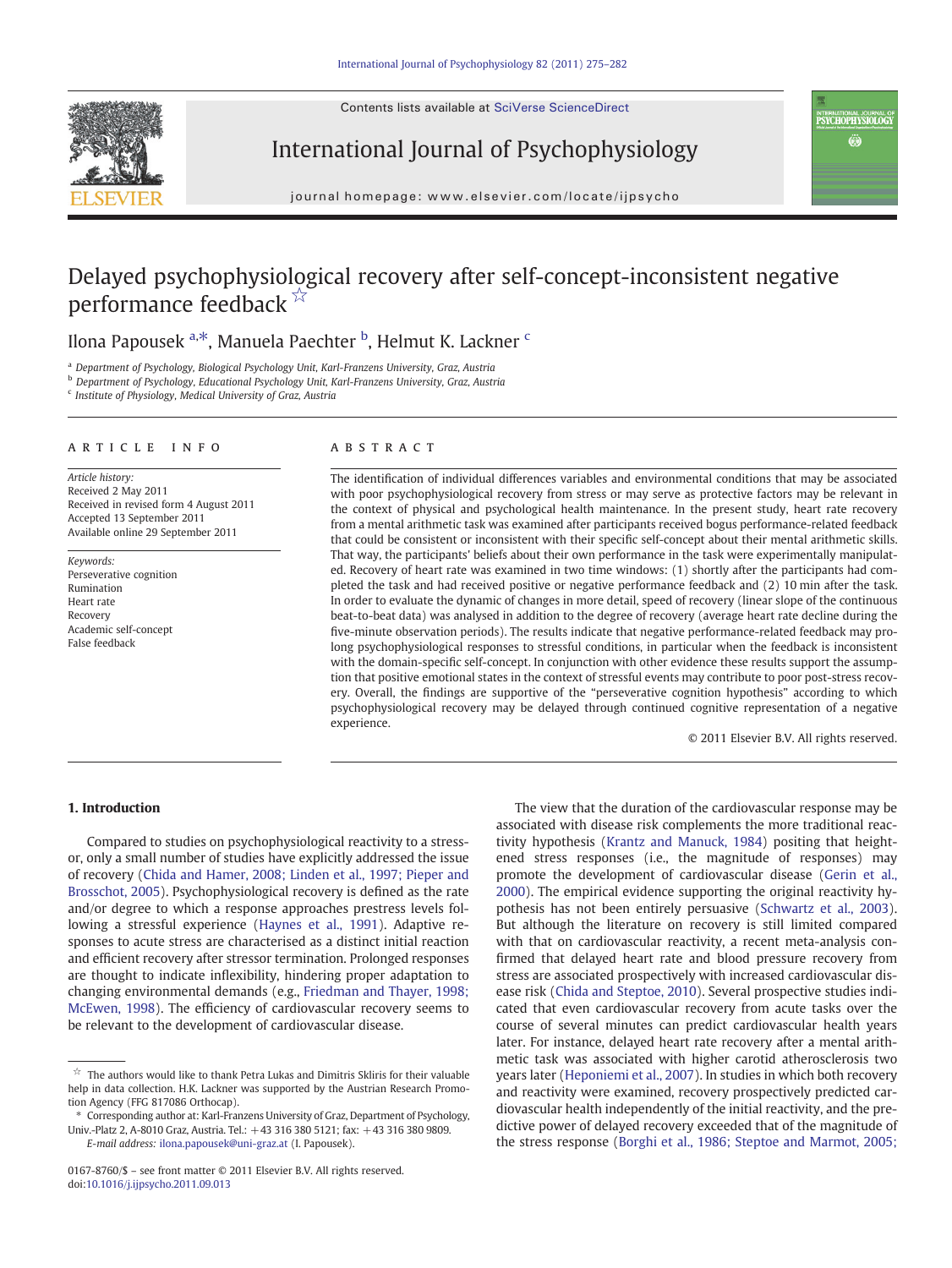[Steptoe et al., 2006; Stewart et al., 2006](#page--1-0)). Impaired recovery may be more important than the magnitude of the response because the heightened cardiovascular activity during prolonged periods of recovery persists longer and, thus, the cumulative load may exceed that caused by the reactivity spikes of acute stress responses ([Brosschot](#page--1-0) [et al., 2006, 2010; Pieper and Brosschot, 2005; Schwartz et al., 2003](#page--1-0)).

Prolonged cardiovascular responses after a stressful experience may occur as a result of cognitive or emotional processes that sustain arousal such as rumination, or mentally dwelling on the experience, which was labelled "perseverative cognition" by [Brosschot et al.](#page--1-0) [\(2006\).](#page--1-0) It has been proposed that the disposition to prolonged psychophysiological activation due to rumination may be an important mediator of the close relationship between psychiatric illness and cardiovascular disease ([Larsen and Christenfeld, 2009](#page--1-0)). Related to this, it has been suggested that impaired recovery rather than heightened cardiovascular reactivity may partially explain the increased prospective disease risk in depressed individuals ([Salomon et al.,](#page--1-0) [2009\)](#page--1-0).

Evidence of this kind has motivated researchers to investigate individual differences variables and environmental conditions that may be associated with poor psychophysiological recovery or may serve as protective factors. Although responses to acute stress in the laboratory are not of clinical importance in themselves, they may nevertheless be of relevance in this context. They may index the way that individuals respond to ordinary psychological demands in daily life, and accumulation of maladaptive responses may eventually have pathophysiological significance [\(Chida and Hamer, 2008](#page--1-0)).

The present study was primarily motivated by the unexpected finding of a previous study on a factor that has been suggested to protect against slow or prolonged recovery from stress ([Ong et al., 2006;](#page--1-0) [Tugade and Fredrickson, 2004](#page--1-0)), that is, positive affect [\(Papousek et](#page--1-0) [al., 2010](#page--1-0)). In that study, first-year psychology students were exposed to an examination situation in which they had to answer a difficult statistics question while they were videotaped. High levels of trait positive affect were associated with more complete post-stress recovery of cardiac activation. But the expected additional beneficial effect of state positive affect during anticipation of the challenge was not observed. Instead, those who approached the challenge with high levels of positive affect had poor post-stress recovery (measured 8 min after the stressful event). Thus, the findings suggested that positive emotional states in the immediate context of stressful events may have adverse effects, at least under certain circumstances. In view of the design of this study, in which the questions that had to be answered were very difficult for all participants, perseverative cognition in initially more positively motivated participants, caused by discrepancies to expectations, seemed to be the most likely explanation for this finding. There is evidence from several studies that psychophysiological responses to stressors may be prolonged by continued negative thoughts about the stressor or "extended engagement" after the stressor has terminated [\(Brosschot et al.,](#page--1-0) [2006; Brosschot and Thayer, 2003; Haynes et al., 1991; Key et al.,](#page--1-0) [2008; Pieper et al., 2010; Radstaak et al., 2011\)](#page--1-0). A preliminary hint to this interpretation was provided by a positive correlation between state positive affect during anticipation of the challenge and the subject-specific self-concept of the participants. Thus, those who had approached the task confidently and positively motivated and hence in a positive mood may later have ruminated about their unexpected poor performance. However, this hypothesis could not be reliably evaluated with the available data. No information was available on to which extent the participants believed they were successfully accomplishing the task, and the measure of self-concept was obtained several weeks before the experiment.

Consequently, in the present study psychophysiological recovery from a mental arithmetic task was examined after the participants received (bogus) performance-related feedback that could be consistent or inconsistent with their specific self-concept. That way, the participants' beliefs about their own performance in the task were experimentally manipulated. If there is something to the tentative interpretation in [Papousek et al.'s \(2010\)](#page--1-0) study, psychophysiological recovery should be delayed in participants exposed to self-conceptinconsistent negative feedback.

Like positive affect, positive self-views are also widely believed to be beneficial for psychological and physiological functioning and health. But to date there has only been little research on physiological concomitants of positive self-views which might evaluate, explain or specify this assumption, and even less so on those of more specific manifestations such as academic self-concepts. A few studies have been concerned with the effects of global self-esteem on stress reactivity showing that lower levels of trait self-esteem or experimentally induced self-esteem were associated with higher cardiac activation and stress reactivity [\(Hughes, 2003; Martens et al., 2010; O'Donnell](#page--1-0) [et al., 2008; Rector and Roger, 1997\)](#page--1-0). As well as generally, recovery is under-investigated in this field. [O'Donnell et al. \(2008\)](#page--1-0) found no correlation between global self-esteem and heart rate recovery after a mental stress task. Only a few studies were concerned with psychophysiological effects of performance feedback in combination with pre-existing levels of self-esteem. In one study heart rates were higher after negative than after positive performance feedback; low global self-esteem exacerbated the impact of negative feedback, but only that on blood pressure reactivity ([Hughes, 2007\)](#page--1-0). Another study showed greater physiological responses in a subsequent task indicative of passive coping when participants received negative performance feedback and had low self-esteem or high self-esteem that was unstable [\(Seery et al., 2004](#page--1-0)). To our knowledge, psychophysiological recovery after self-concept-consistent or inconsistent performance feedback has not been investigated yet.

Self-esteem and self-concepts both belong to the broader category of self-views [\(Swann et al., 2007\)](#page--1-0), but specific self-concepts conceptually differ from global self-esteem in so far as self-esteem refers to the way people generally feel about themselves, their personal worth or adequacy, whereas self-concepts refer to the way people appraise their particular abilities, talents, and attributes [\(Brown, 1998;](#page--1-0) [Brown et al., 2001\)](#page--1-0). Self-esteem can be regarded as the "global construct of the apex of the hierarchy" ([Marsh and Martin, 2011,](#page--1-0) p. 61) while self-concept refers to specific components within this model, for instance, academic self-concept in specific domains. Self-concept has a descriptive and an evaluative component. Individuals form their self-concept in interaction with environmental feedback on an external (how are my skills compared to those of other people) and an internal frame of reference (how are my skills in a subject compared to my skills in other subjects; [Marsh, 1992; Marsh and Martin,](#page--1-0) [2011\)](#page--1-0). Several studies confirm the strong relationship between academic self-concept and achievement [\(Marsh, 1992; Marsh et al.,](#page--1-0) [1999; Marsh and Martin, 2011](#page--1-0)). The investigation of more specific self-views such as academic self-concepts that are directly relevant to the domain under investigation (instead of global self-esteem) has been advocated to enhance predictive validity in experimental studies [\(Swann et al., 2007\)](#page--1-0). Therefore, in the present study, in which false feedback about the performance in a mental arithmetic task was given, the impact of the participants' self-concept about their mental arithmetic skills was examined.

Heart rate and blood pressure recovery (return to baseline) was examined after the participants had completed a stressful mental arithmetic task and had received either positive or negative bogus feedback about their performance. A second measurement was made 10 min after the task. We assessed psychophysiological recovery several minutes after termination of the stress situation, because individual differences in recovery from an emotion-provoking stressor may only become apparent after the initial swift downslope that can typically be observed after completing a cognitive task ([Goswami et al.,](#page--1-0) [2010\)](#page--1-0). Considerable individual differences in cardiovascular recovery can be well expected until 10 min after termination of the stress